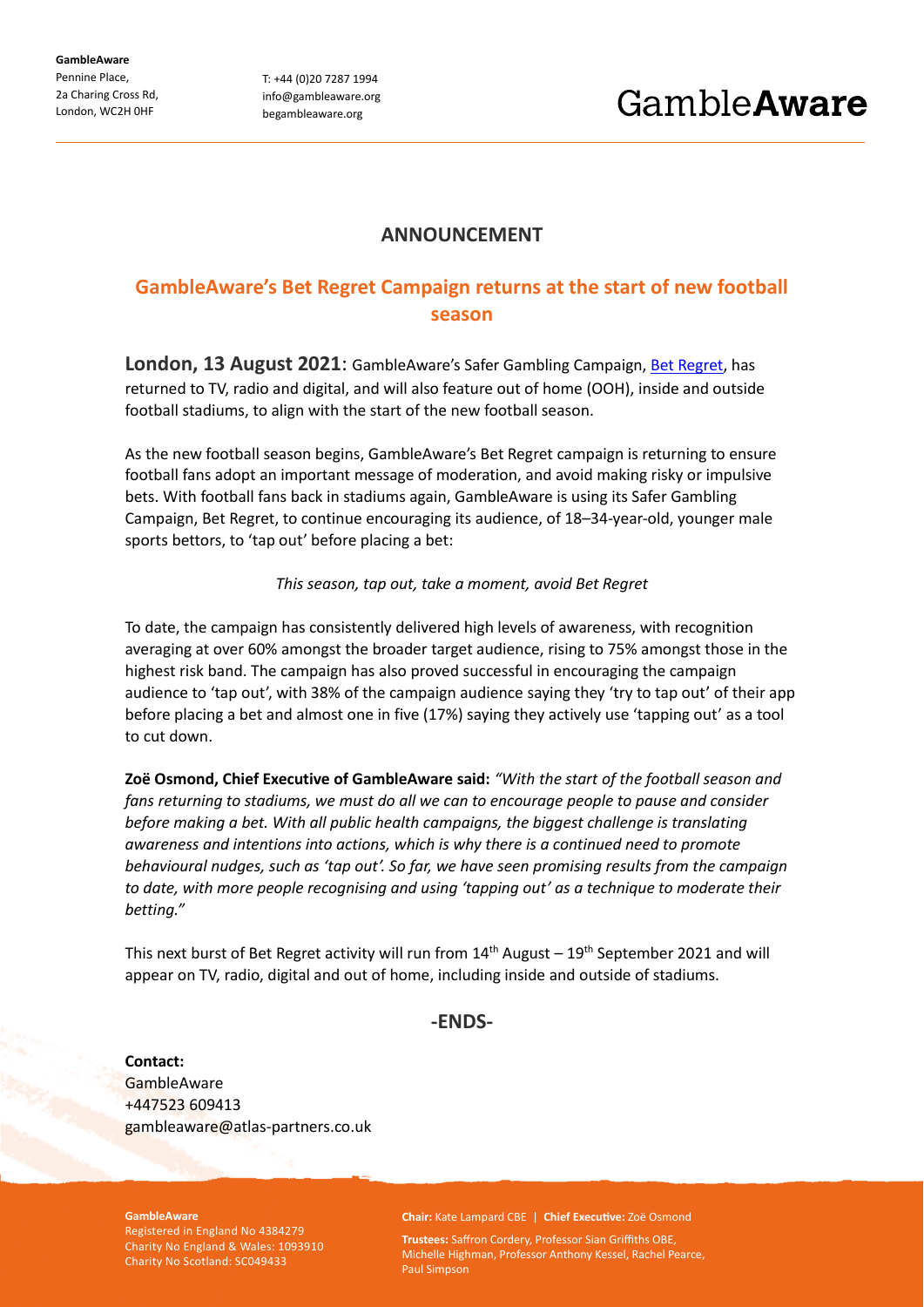

**Safer Gambling Campaign, Bet Regret, Images:**

begambleaware.org and the state of the state of the state of the AUGUST 2021